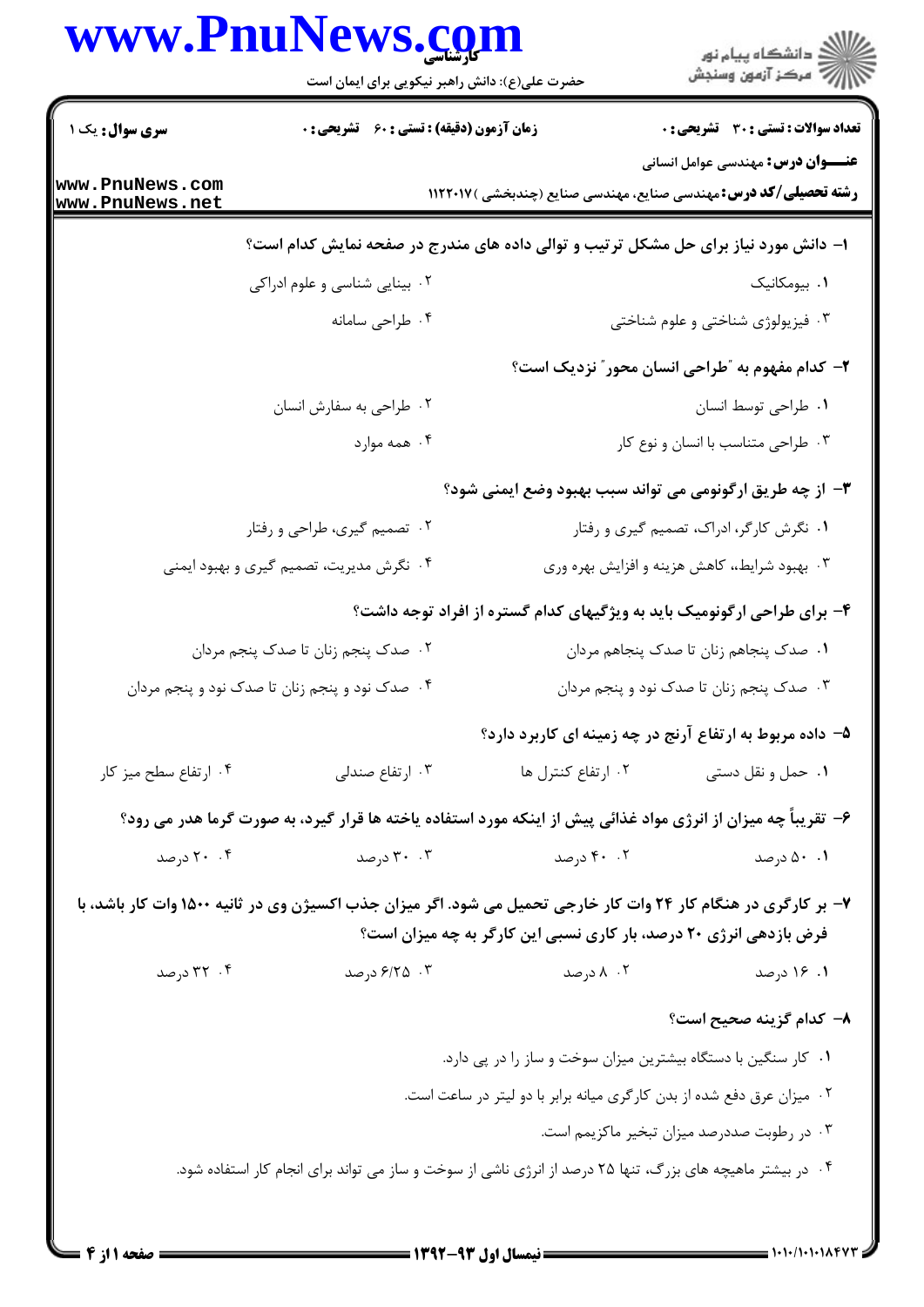## **NT**  $\blacksquare$

|                                    | www.rnurews.com<br>حضرت علی(ع): دانش راهبر نیکویی برای ایمان است                               |                    | د<br>د انشڪاه پيام نور<br>7 مرڪز آزمون وسنڊش                                                                        |
|------------------------------------|------------------------------------------------------------------------------------------------|--------------------|---------------------------------------------------------------------------------------------------------------------|
| <b>سری سوال : ۱ یک</b>             | <b>زمان آزمون (دقیقه) : تستی : 60 ٪ تشریحی : 0</b>                                             |                    | <b>تعداد سوالات : تستی : 30 ٪ تشریحی : 0</b>                                                                        |
| www.PnuNews.com<br>www.PnuNews.net |                                                                                                |                    | <b>عنـــوان درس:</b> مهندسی عوامل انسانی<br><b>رشته تحصیلی/کد درس:</b> مهندسی صنایع، مهندسی صنایع (چندبخشی )۱۱۲۲۰۱۷ |
|                                    |                                                                                                |                    | ۹- اندازه گیری رطوبت مطلق در کدامیک از روشهای ارزیابی فشار گرمایی کاربرد دارد؟                                      |
|                                    | ۰۲ تعادل گرمایی                                                                                |                    | ۰۱ تنظیم دمای بدن                                                                                                   |
|                                    | ۰۴ رو به رویی با گرما                                                                          |                    | ۰۳ دمای دماسنج تروگوی سان                                                                                           |
|                                    |                                                                                                |                    | ∙ا− بلند کردن بار یا وزنه و حمل آن در چه ارتفاعی راحت ترین وضعیت را ایجاد می کند؟                                   |
|                                    | ۰۲ ارتفاعی برابر با ارتفاع کمر                                                                 |                    | ٠١ كمترين ارتفاع نسبت به سطح زمين                                                                                   |
|                                    | ۰۴ ارتفاعی برابر با ارتفاع زانو                                                                |                    | ۰۳ ارتفاعی برابر با ارتفاع شانه                                                                                     |
|                                    | 11- ضریب عدم تقارن، ضریب فاصله و ضریب تکرار در کدامیک از معادلات زیر کاربرد دارد؟              |                    |                                                                                                                     |
|                                    | ۰۲ معادله تعادل                                                                                |                    | ۰۱ بار کار نسبی                                                                                                     |
|                                    | ۰۴ بازده اقتصادی روشنایی                                                                       |                    | ۰۳ حد وزن توصیه شده                                                                                                 |
|                                    | <b>۱۲</b> - شکایت مربوط به زانوها، پاها و ناحیه پائین کمر ناشی از کدام وضعیت بدنی نامناسب است؟ |                    |                                                                                                                     |
|                                    | ۰۲ کارکردن در فضای محدود و محصور                                                               |                    | ٠١ نشسته بدون وجود تكيه گاه مناسب پا                                                                                |
|                                    | ۰۴ خمش به سمت عقب                                                                              |                    | ۰۳ ایستاده بدون وجود حمایت کننده کمر                                                                                |
|                                    |                                                                                                |                    | ۱۳- کدام گزینه صحیح است؟                                                                                            |
|                                    |                                                                                                |                    | ١. احتمال بروز آسیبهای بدنی در هنگام بارگیری، سه برابر احتمال آن هنگام تخلیه است.                                   |
|                                    |                                                                                                |                    | ۰۲ احتمال بروز آسیبهای بدنی در هنگام تخلیه، سه برابر احتمال آن هنگام بارگیری است.                                   |
|                                    |                                                                                                |                    | ۰۳ احتمال بروز آسیبهای بدنی در هنگام بارگیری، دو برابر احتمال آن هنگام تخلیه است.                                   |
|                                    |                                                                                                |                    | ۰۴ احتمال بروز آسیبهای بدنی در هنگام تخلیه، دو برابر احتمال آن هنگام بارگیری است.                                   |
|                                    | ۱۴- کدام بیماری در نتیجه چنگش قدرتی و شدید و نیز حرکت پیچشی دست ایجاد می شود؟                  |                    |                                                                                                                     |
| ۰۴ نشانگان تونل کوبیتال            | ۰۳ التهاب كيسه زلالي                                                                           | ۰۲ بیماری دکوئروین | ۰۱ نشانگان تونل کارپال                                                                                              |
|                                    |                                                                                                |                    | 1۵- جان بنت در طراحی ابزار دستی چند درجه خمیدگی را پیشنهاد می کند؟                                                  |
| $\gamma$ <sup>+</sup> +            | $\gamma \cdot \frac{1}{\pm \gamma}$ .                                                          | $ra \pm a$ .       | $19 \pm 0.1$                                                                                                        |
|                                    |                                                                                                |                    | ۱۶– از درخشندگی کمینه و بیشینه برای اندازه گیری کدام متغیر استفاده می شود؟                                          |
| ۰۴ مدولاسيون تباين                 | ۰۳ شدت روشنایی                                                                                 | ۰۲ میزان درخشندگی  | ٠١ نسبت تباين                                                                                                       |
|                                    |                                                                                                |                    |                                                                                                                     |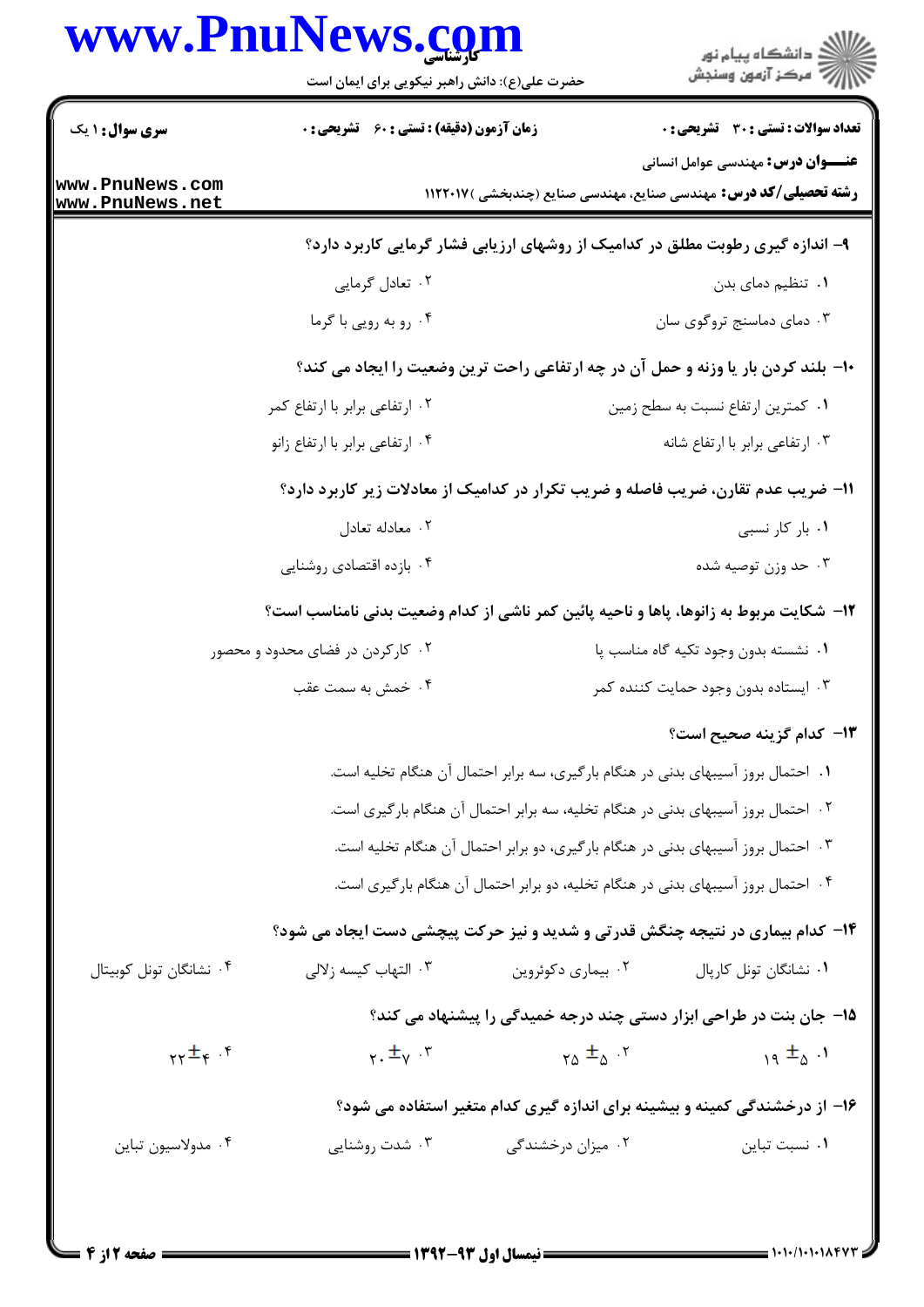## www.PnuNews.com

|                                    | www.PnuNews.com<br>حضرت علی(ع): دانش راهبر نیکویی برای ایمان است                |                   | ر دانشڪاه پيام نور<br>اڳ مرڪز آزمون وسنڊش                                                                            |  |
|------------------------------------|---------------------------------------------------------------------------------|-------------------|----------------------------------------------------------------------------------------------------------------------|--|
| <b>سری سوال : ۱ یک</b>             | <b>زمان آزمون (دقیقه) : تستی : 60 ٪ تشریحی : 0</b>                              |                   | تعداد سوالات : تستي : 30 - تشريحي : 0                                                                                |  |
| www.PnuNews.com<br>www.PnuNews.net |                                                                                 |                   | <b>عنــــوان درس:</b> مهندسی عوامل انسانی<br><b>رشته تحصیلی/کد درس:</b> مهندسی صنایع، مهندسی صنایع (چندبخشی )۱۱۲۲۰۱۷ |  |
|                                    |                                                                                 |                   | ۱۷– عدد ديوپتر:                                                                                                      |  |
|                                    | ۰۲ میزان درخشندگی سطح است.                                                      |                   | ۰۱ میزان روشنایی پیشنهاد شده است.                                                                                    |  |
|                                    | ۰۴ گستره بینایی واضح است.                                                       |                   | ۰۳ بازده روشنایی اقتصادی است.                                                                                        |  |
|                                    |                                                                                 |                   | ۱۸– کدام گزینه به صورت لومن بر وات اندازه گیری می شود؟                                                               |  |
| ۰۴ گستره بینایی                    | ۰۳ بازده منبع روشنايي                                                           | ۰۲ فاصله کانونی   | ١. تجلي رنگ                                                                                                          |  |
|                                    |                                                                                 |                   | ۱۹- در مورد طراحی ایستگاههای پایانه های تصویری کدام گزینه صحیح است؟                                                  |  |
|                                    | ۰۱ کار با پایانه های تصویری در دراز مدت سبب تشدید نزدیک بینی می شود.            |                   |                                                                                                                      |  |
|                                    | ۰۲ کار با پایانه های تصویری در دراز مدت سبب تشدید دوربینی می شود.               |                   |                                                                                                                      |  |
|                                    | ۰۳ نویسه های صفحه نمایش در مقایسه با نویسه های چاپ شده بر روی کاغذ مشخص تر است. |                   |                                                                                                                      |  |
|                                    | ۰۴ فاصله چشمان کارور از صفحه نمایش باید نزدیک به ۴۰ تا ۵۰ سانتی متر باشد.       |                   |                                                                                                                      |  |
|                                    |                                                                                 |                   | +۲- در طراحی کنترل ها، چه هنگام استفاده از "فرمان مدور دستی" مناسب است؟                                              |  |
|                                    | ۰۱ اگر نیروی به کار اندازی بیشتر و حالت های گسسته وجود داشته باشد.              |                   |                                                                                                                      |  |
|                                    | ۲. اگر نیروی به کار اندازی بیشتر و حالت های پیوسته وجود داشته باشد.             |                   |                                                                                                                      |  |
|                                    | ۰۳ اگر نیروی به کار اندازی کمتر و دو حالت وجود داشته باشد.                      |                   |                                                                                                                      |  |
|                                    | ۰۴ اگر نیروی به کار اندازی کمتر و چندین حالت وجود داشته باشد.                   |                   |                                                                                                                      |  |
|                                    |                                                                                 |                   | <b>۲۱</b> - در بین وسایل انتقال داده ها، گوی کنترلی و اهرم کنترل چه مزیتی دارند؟                                     |  |
|                                    | ۰۲ قدرت ترسیم                                                                   |                   | ۰۱ اشاره کردن همراه با تأييد                                                                                         |  |
|                                    | ۰۴ هماهنگی چشم و دست                                                            |                   | ٠٣ انعطاف پذيري از نظر محل استقرار                                                                                   |  |
|                                    |                                                                                 |                   | ۲۲- در کدامیک از انواع روشهای رمزگذاری، زمان واکنش دو برابر می شود؟                                                  |  |
| ۰۴ همه موارد                       | ۰۳ برچسب زدن                                                                    | ۰۲ استفاده از شکل | ۰۱ استفاده از رنگ                                                                                                    |  |
|                                    |                                                                                 |                   | ٢٣- كدام گزينه صحيح است؟                                                                                             |  |
|                                    |                                                                                 |                   | ۰۱ برچسبهای نوشتاری بسیار موجزتر از نمادها هستند.                                                                    |  |
|                                    |                                                                                 |                   | ۰۲ برچسبها نیاز به ترجمه به زبان محلی ندارند.                                                                        |  |
|                                    |                                                                                 |                   | ۰۳ درک بسیاری از نمادها دشوار است.                                                                                   |  |
|                                    |                                                                                 |                   | ۰۴ در شرایطی که به تصویر کشیدن چندان ساده نیست، از نمادها استفاده می شود.                                            |  |